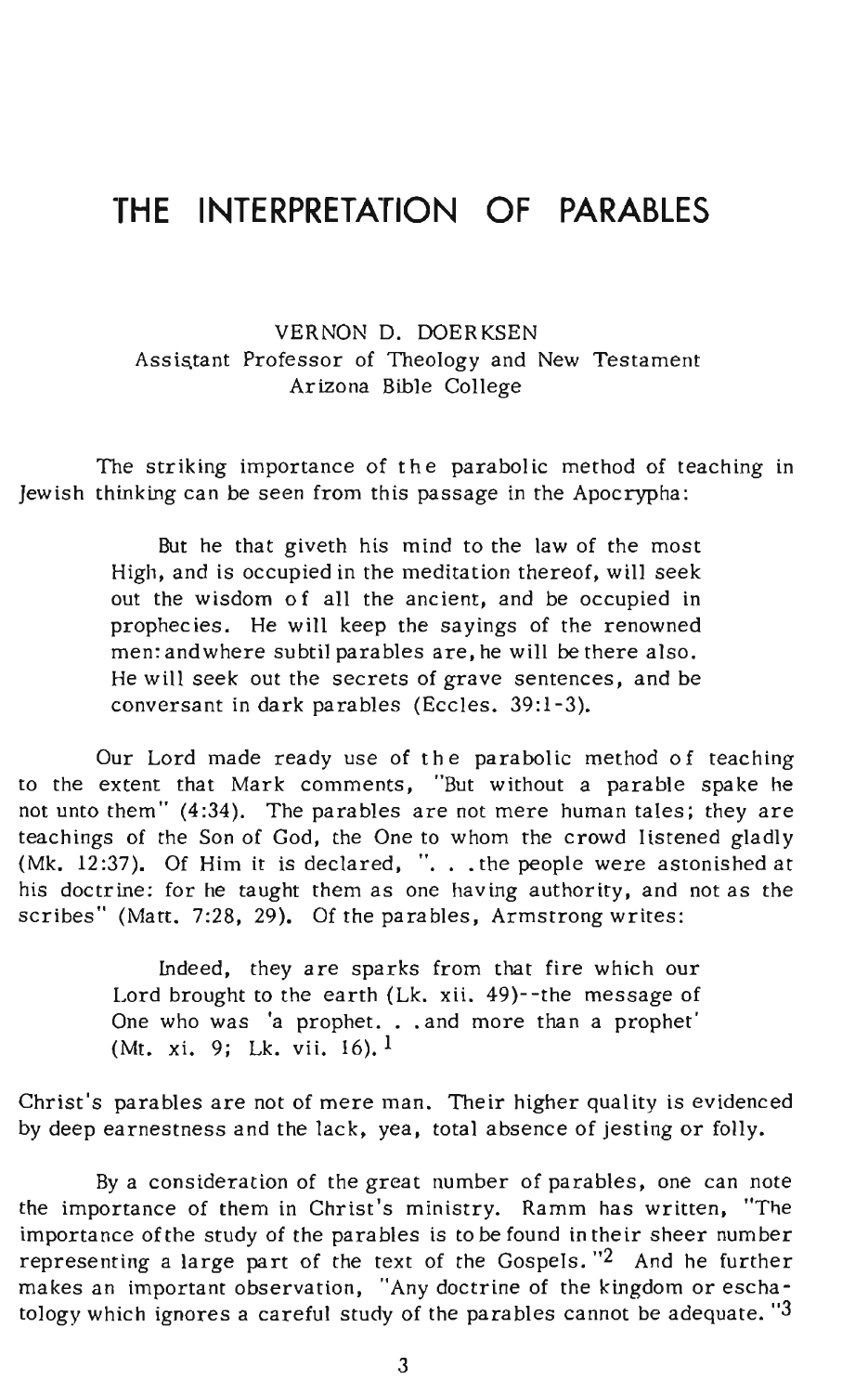The individual parables have been interpreted in many diverse ways, from the extreme allegorical method of Augustine to the topical method of Chrysostom. Hubbard vividly states, "They have been made the stalking-horse for all kinds of false doctrine and not a little sheer nonsense bes ides. "4

It is necessary, therefore, to determine hermeneutical principles for the uncovering of Biblical truth contained in the parables.

## WHAT IS A PARABLE?

The definition often learned by Sunday School children is, "A parable is an earthly story with a heavenly meaning." This, though true, needs further clarification.

In the Authorized Version "parable" is a translation used of three different terms. The Hebrew word is mashal meaning "a proverbial saying" (I Sam. 10:12; 24:14), "a prophetic figurative discourse" (Num. 23:7), "a similitude" or "parable" (Ezek. 17:2), "a poem" (Ps. 49:4), or "a riddle" (Ezek.  $17:2$ ).<sup>5</sup> In the New Testament the word is a translation of two Greek terms parabole and paroimia. The former is used in the sense of "symbol" or "type" (Heb. 9:9; 11:19), and it is used in the Synoptics to denote "a characteristic form of the teaching of Jesus," $6$  and the latter word is used by John (In. 10:6) as "dark saying" or "figure of speech" and by Peter (2 Pet. 2:22) as "proverb."

The importance of a definition, and the confusion at this point, can be noted by the varied lists of parables that are assembled. Moulton relates that scholars have made lists varying from  $33$  to 79 parables.  $7$  He concludes, "This divergence of opinion makes it evident that it is not easy to determine the precise extent of the parabolic material. "8 Standard listings contain about thirty. A. B. Bruce lists 33 parables and eight parablegerms,9 and Trench gives 30. 10

In our thinking, the word "parable" generally brings to mind the longer stories of Jesus. Therefore it is well, at this point, to distinguish between parable, allegory, simile, and metaphor.

A metaphor equates one object or person with the other. For instance, John's Gospel conta ins no parables, in the usual sense, but it gives many metaphors of our Lord, such as, "I am the good shepherd"  $(10:11)$  and  $\text{I}$  am the true vine"  $(15:1)$ .

As im ile does not equate the two, but it does draw out a comparison. Straton writes, "A simile says that one thing is not another but like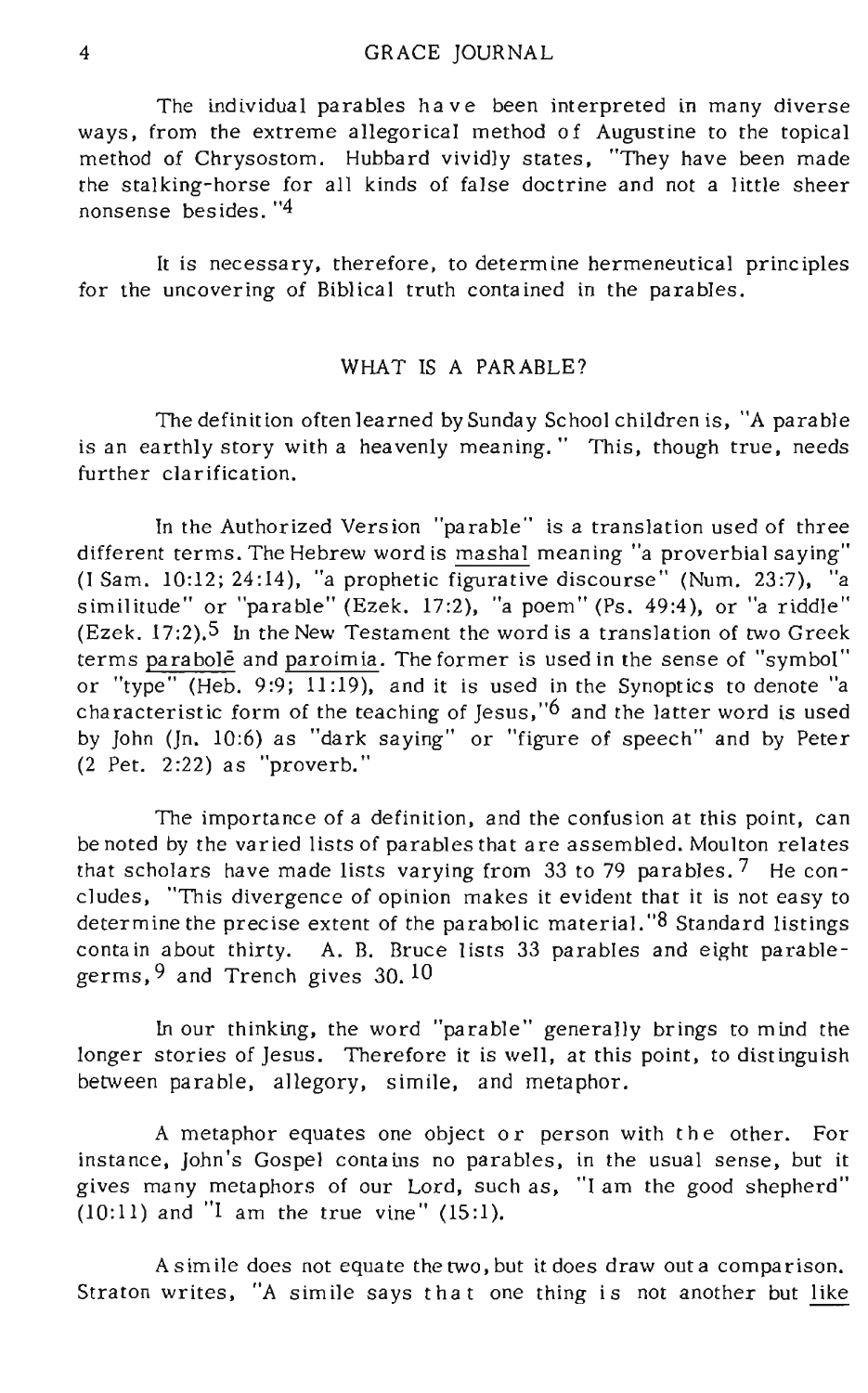another. "11 An example is, "But whereunto shall I liken this generation? It is like unto children sitting inthe markets,and calling to their fellows ... " (Matt.  $11:16ff$ ). The simile and parable are very close together in a parable such as, "The kingdom of heaven is like unto leaven, which a woman took ... "(Matt. 13:33). This may be called a parabolic similitude, or an extended simile, though Smith points up the problem of endeavoring to split hairs at this point:

> If the illustration of the Mustard Seed is a similitude in Mark, are we to class it as a parable in its Lukan form? And if *so,* where shall we place Matthew's version of it, which stands half-way between the two? 12

One further form is the allegory. An allegory is a story where every point is important. The classic illustration is Bunyan's Pilgrim's Progress. A Biblical example is allegory in Galatians (4:22-31). This is perhaps pressing it too far, but Straton indicates that the Christian soldier in Ephesians (6:14 ff) is an allegory.13 Thus in an allegory every detail of the story has its counter-part; whereas, in a parable there is usually but one central truth. Terry makes this pertinent observation:

> The parable is essentially a formal comparison, and requires its interpreter to go beyond its own narrative to bring in its meaning: the allegory is an extended metaphor, and contains its interpretation within itself. 14

Thus for our purpose, a parable is a similitude or full-length story, true to nature and to life, a picture of something which can be observed in the world of our experience, which was told by our Lord to illustrate a divine truth.

## THE PURPOSE FOR THE l'SE OF PARABLES

in order to draw a proper conclusion in the interpretation of the parables, it is first necessary to determine the reason for Christ's use of the parabolic method. The "Whereunto shall 1 liken it?" of Christ' s teaching method is not without significance. Two specific reasons can be suggested; one a pedagogical, the other a historical one.

# The Pedagogical Purpose for Parables

The value of illustration can scarcely be denied in proper teaching. A parable is an illustration. The term itself is from paraba1l6, "to cast along side." It is a story "cast along side" as an illustration. Several characteristics of the parabolic method of teaching can be noted.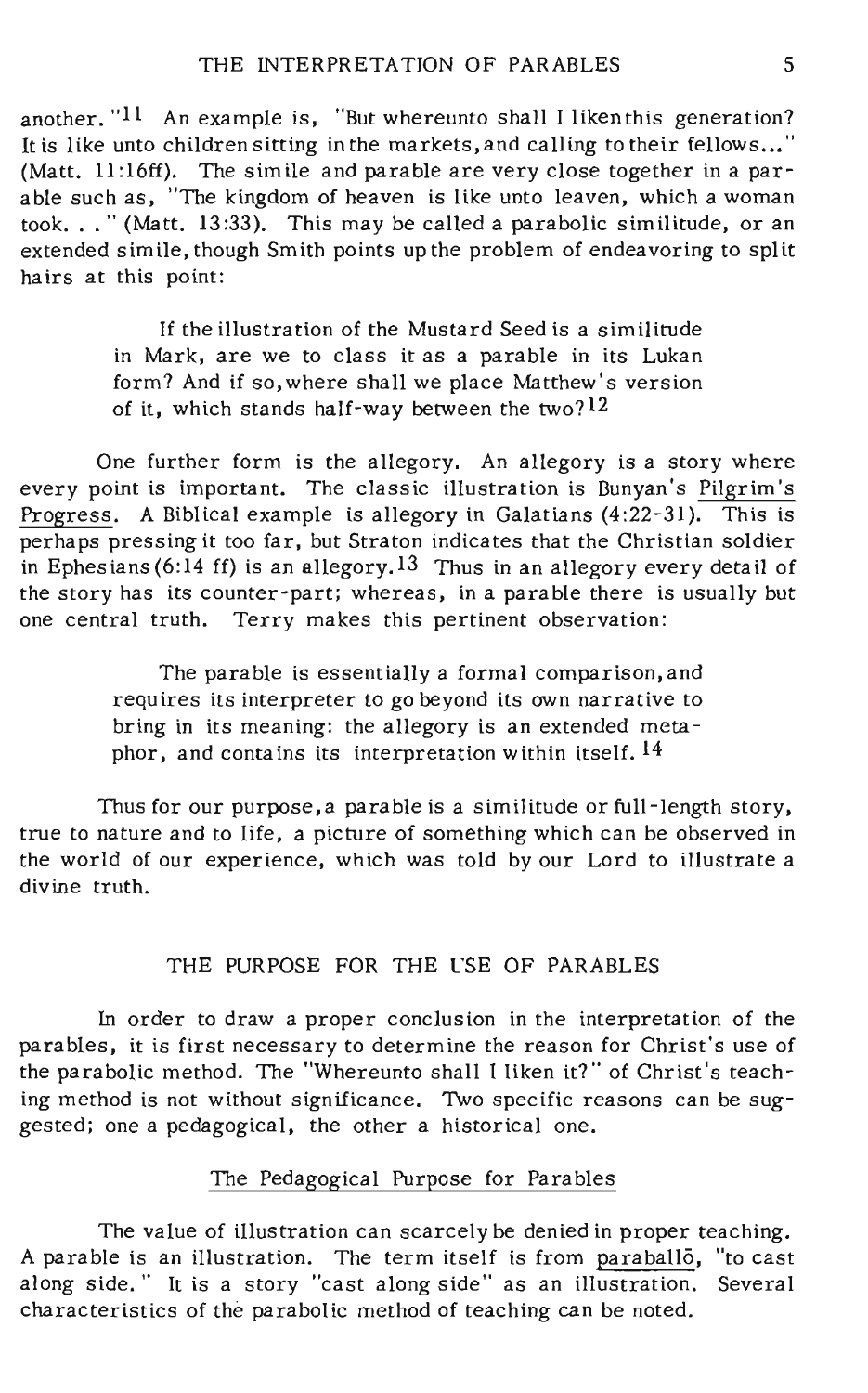They are Stories. Parables are pictorial, easily grasped, quickly remembered, and attention holders. Mark 4:1, 2 demonstrates this fact. A great multitude had gathered and He taught them by parables. The group stayed all day; finally in the evening they were sent away. It appears that the parabolic method was a good way of keeping their attention (cf. vs. 33- 35). The story-telling method is a powerful means of imparting truth. The Lord made effective use of it.

Truths are Taught. It cannot correctly be said that unbelievers did not understand any of the parables. An example is the parable of the Wicked Husbandmen (Lk. 20:9-18). The parable was told to the people, in the presence of the chief priests, scribes, and elders who had questioned His authority to perform His mighty deeds. At the conclusion the chief priests and scribes sought to kill him "for they perceived that he had spoken this parable against them" (v. 19). Lenski makes an interesting observation at this point: "They realized that the parable was directed against them but did not realize that by their rage they were justifying that parable in its severest part. "15

No doubt, the full implication of the parable, and certainly the prophetic utterance, they did not understand, but it was sufficiently clear for them to desire to kill Him.

Thus it is evident that unbelievers as well as believers were taught truths by means of parables.

They Unfold the Meaning of Scripture. One parable can be mentioned at this point. An inquirer questioned Christ concerning His understanding of "neighbor" as found in Leviticus 19:18. Christ responded by telling the parable of the Good Samaritan (Lk. 10:30-36). The parable clearly gives, in illustration form, the meaning of "neighbor. "16 This parable was understood by an unbelieving lawyer who had come to challenge Christ, and the Lord told him to do even as he had understood the Samaritan to have done (v. 37). Geldenhuys writes, "Jesus' answer was so clear and challenging that the lawyer was compelled to acknowledge the deep truth conveyed by it."17 Thus the truth of Leviticus 19:18 is clearly taught by our Lord.

They Force the Hearer to Think. Though Moule misses the point of Mark 4:11, 12, his statement concerning those verses is worthy of consideration:

> You cannot teach people by spoon-feeding: you must set them a puzzle to think out for themselves; those who start to crack it are getting somewhere. There is no short-cut to understanding.<sup>18</sup>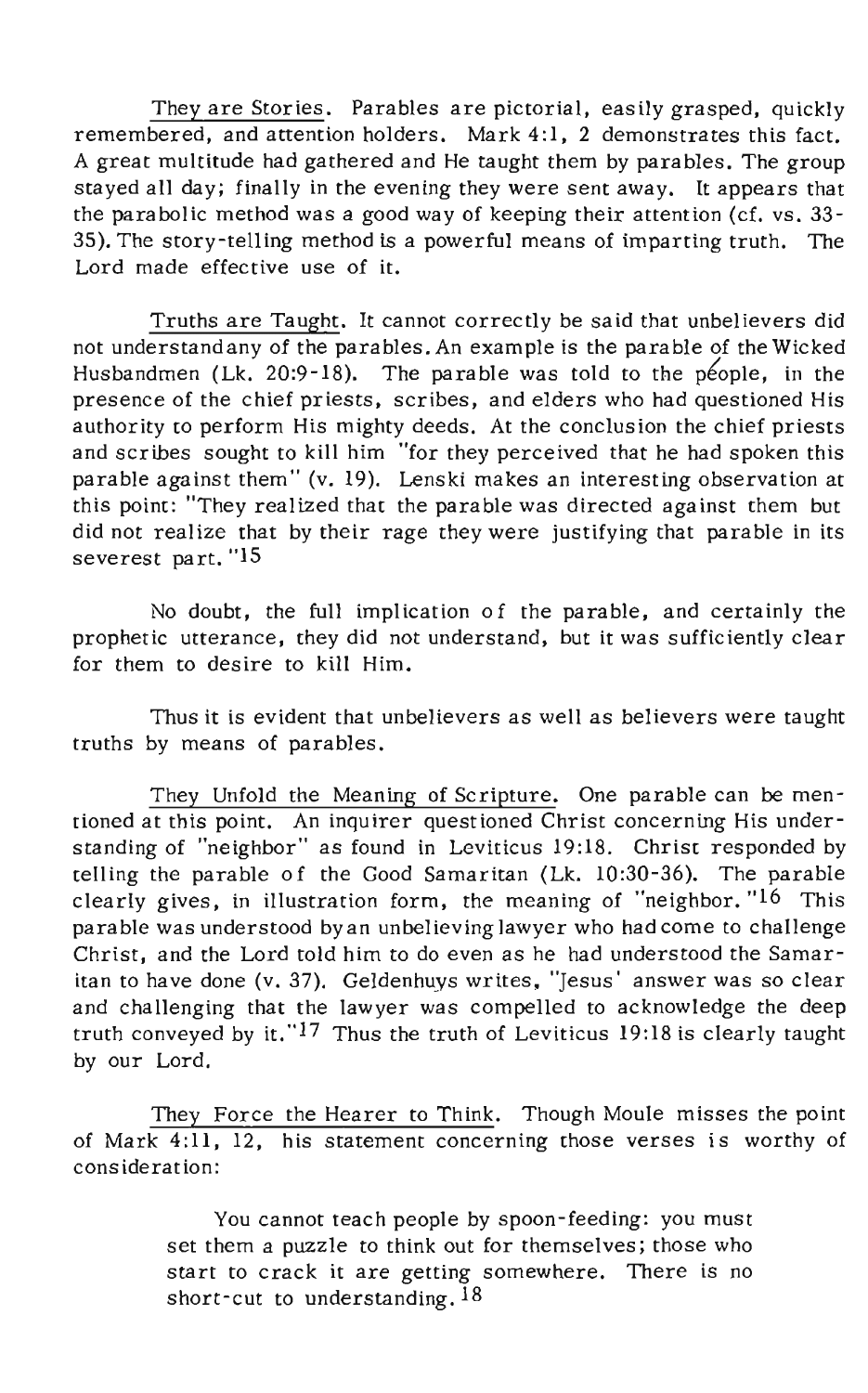A liberal writes, "The parable is not so much a crutch for limping intellects as a spur to spiritual perception."19

An illustration of this purpose may be seen in the parable of the Two Debtors (Lk. 7:41, 42). Evidently Simon, to whom Jesus addressed this parable, was an unbeliever, but he was able to understand the meaning and respond to the question posed by Christ. Christ said, "Thou hast rightly judged" (v. 43). And in the words of A. B. Bruce:

> Jesus looks at the woman now for the first time, and asks His host to look at her, the despised one, that he may learn a lesson from her, by a contrast to be drawn between her behavior and his own in application of the parable. 20

One of the most difficult parables of our Lord, the parable of the Unjust Steward (Lk. 16:1-9), closes with two searching questions (vss. 11, 12). It seems obvious that the questions appeal to the hearer to think that matter through and come to a conclusion.

## The Historical Purpose for the Parables

It has been shown that some parables were given to illustrate a truth so that the hearers would grasp the meaning more readily. They were stories of common settings and close to the experience of the Palestinian people. But beyond this, when our Lord was asked why He spoke in parables He responded, "Because it is given unto you to know the mysteries of the kingdom of heaven, but to them it is not given" (Matt. 13:11; *ct.* Lk. 8:10; Mk. 4:11, 12). It would seem that Christ's teaching in parables did not come until His rejection by the nation of Israel was becom ing clear, and He saw the need to speak in a manner understood by His true followers, but not understood by the mere curious or those who were hostile to His ministry. Bruce shows that there was a progression toward the parabolic method from beatitudes to metaphors and similes to parables.<sup>21</sup> Matthew 12 is a turning point in the ministry of Christ. At this point the work of Christ has been attributed to Satan and the leaders of the people have turned their backs on Christ. Matthew 13 introduces the reader to the parables of the kingdom. 22 The coming Inter-Regnum is being unfolded. At the close of the first parable, we are introduced to the purpose of the parabolic method. The truth was revealed to the followers of Christ, but through this method it was concealed to those who were not true believers.

The interpretation of Matthew 13:10-17, Mark 4:11 and Luke 8:10 has gone in many directions. The critical view is that it was an addition by the primitive church. Torrey writes on Matthew 13:14ff., "The extended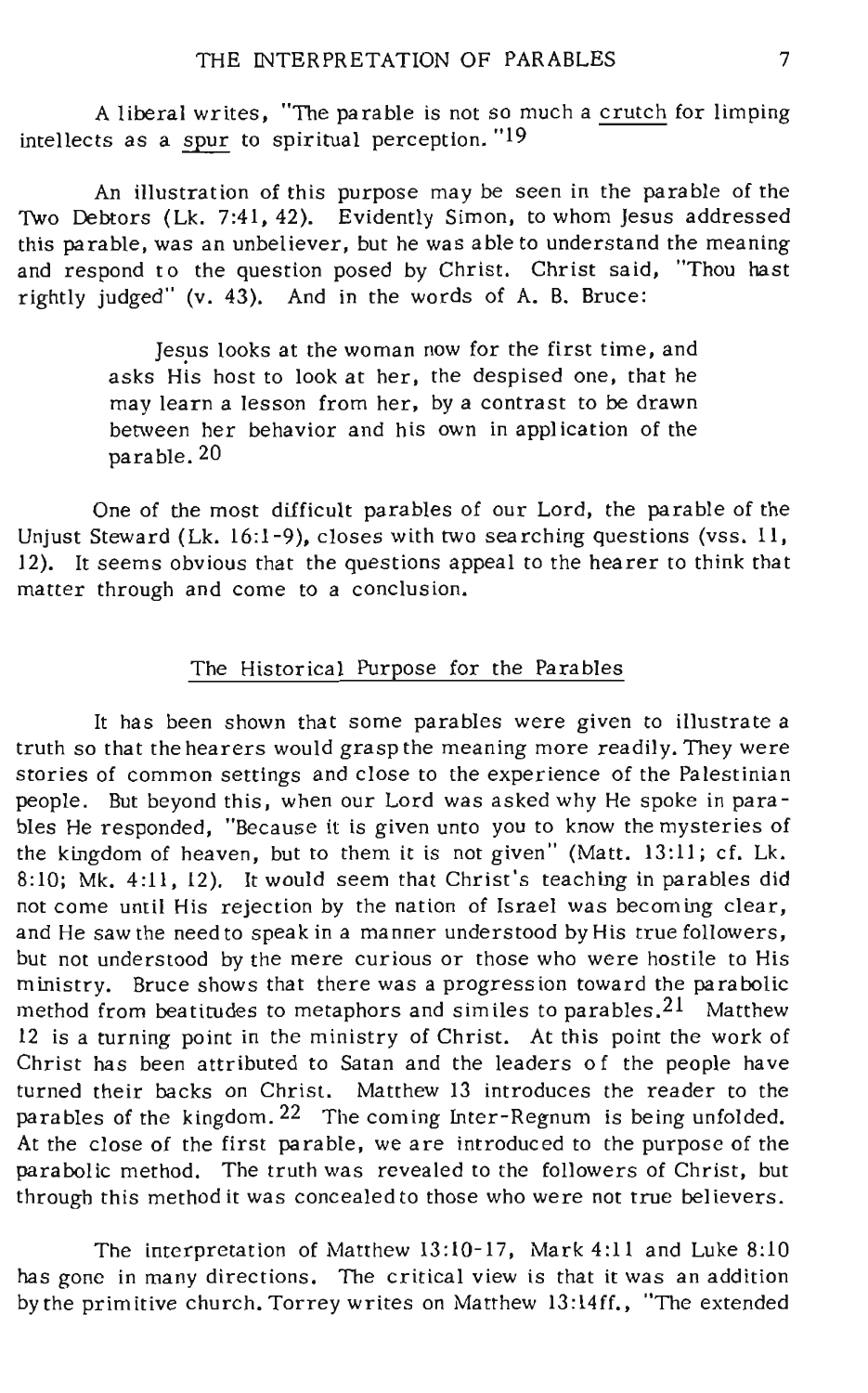citation from Is. 6 (LXX) is an early insertion in the Greek Gospel. "23 Dodd explains that "this explanation of the purpose of the parables is an answer to the question which arose after the death of Jesus, and the failure of His followers to win the Jewish people.  $24$  He further states,

> But that He des ired not to be understood by the people in general, and therefore clothed His teaching in unintelligible forms, cannot be made credible on any reasonable reading of the Gospels. 25

Dodd clearly misses the idea of judicial blinding upon unbelieving Israel. Armstrong seems to take the ability of sound scholarship away from evangelicals when he writes, "This passage [Mark 4:11, 12] ... has been interpreted in different ways by commentators, though it would be hard to find any authority who regarded it as a verbatim record. "26

Jeremias holds a view that is unacceptable, when he teaches:

... That v. 11 f. [Mark 4] is a logion belonging to wholly independent tradition, which was adapted to the word parabolai (v. 10-11), and must therefore be interpreted without reference to its present context. 27

It was, in his view, a possible saying of Christ, but out of context.

F. Hauck, in Kittel's Theological Dictionary, holds that these were actual words of Christ, but  $\frac{1}{\text{spoken at a later period in His ministry, and}}$ "obviously a distinction has to be made between the theology of Mk. and the original meaning and purpose of the preaching in parables. "28

Hunter summarizes the critical view well when he writes:

If the notorious verses in Mark 4:11 f. mean what, at first glance, they appear to mean--then Jesus deliberately used parables to hide God's truth from the masses and made them ripe for judgment- -they cannot be words of Jesus (My own view is that they are genuine words but that they do not belong here),  $29$ 

Hauck expresses t his view clearly, "The critical understanding sees in it a later construction which echoes the theology of the community rather than Jesus Himself." 30

This unbiblical view must be rejected and the verses accepted as a part of the original autographs. The inclusion of Christ's statement concerning His use of parables in the three Synoptics is significant.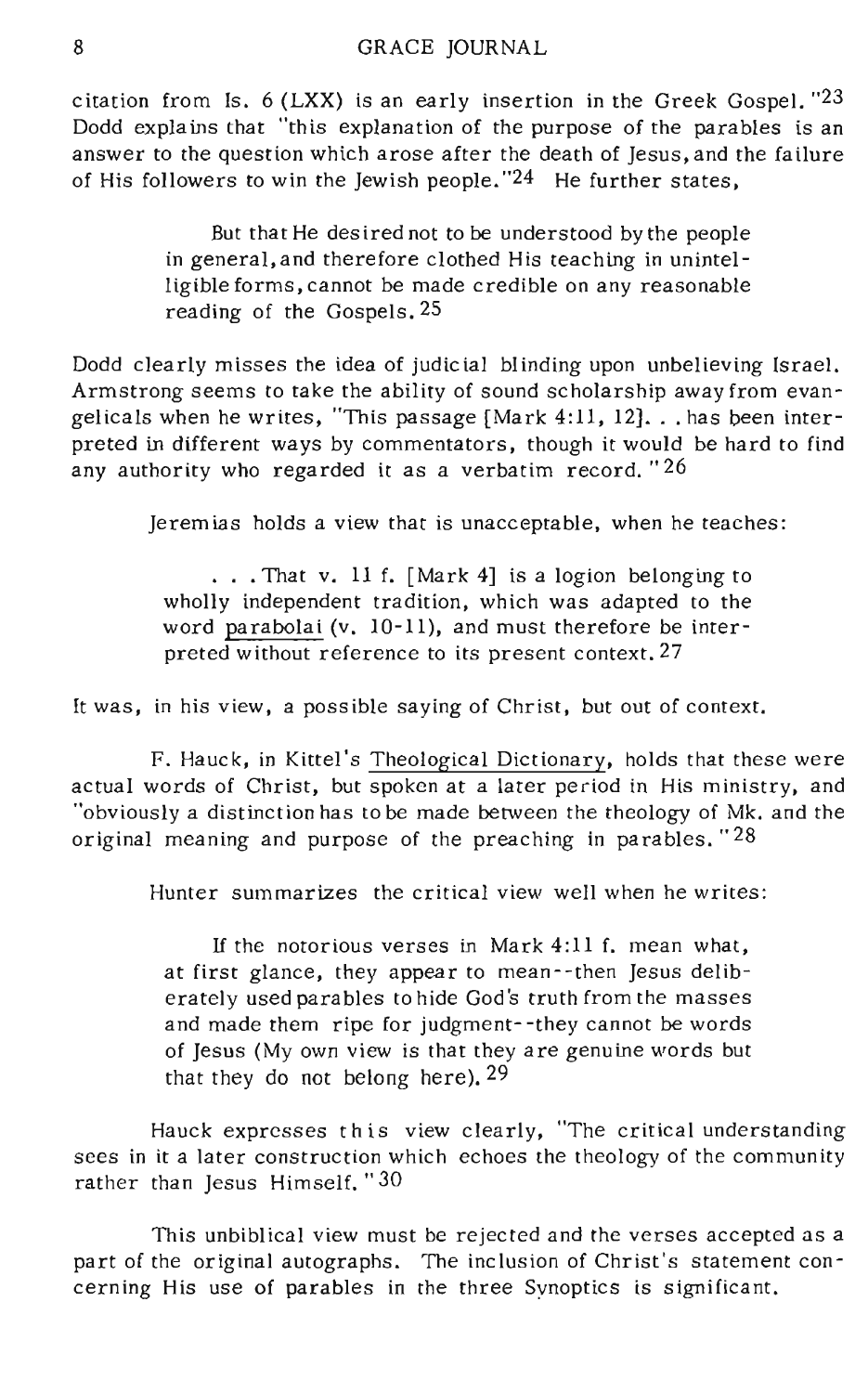How are we to understand this seem ing judgment of closed ears and eyes to understand the parables? As has been noted, some reject it altogether, or say the writer added it as a true saying of Christ but completely out of context.

One can slide over the judicial pronouncement of Christ as Thompson has done:

> These words are a little hard to understand at first, but the difficulty disappears when we observe that Jesus was quoting a passage from Isaiah, and that isaiah was speaking ironically, putting the result as a purpose, as is done so often in Hebrew. Jesus also was speaking ironically. 31

Or as Moule writes, "They will hear without hearing and see without seeing; otherwise--this is a bit of sarcasm, not meant to be taken in a solemnly literal way--they might actually repent!"32

Another explanation has been suggested by some, proposing that the hina may rather be translated from the Aramaic as a relative pronoun. 33  $\overline{As}$  Wright says, it "may here be a mistranslation of the Aramaic particle di, which can be used to express purpose, but was here probably used as a relat ive pronoun. "34

Robertson accepts the words as written and draws this conclusion, "What is certain is that the use of parables on this occasion was a penalty for judicial blindness on those who will not see." 35 It seems clear that this is the only legitimate conclusion that can be drawn. Judicial blindness comes upon those who willfully refuse the gracious invitation for salvation. For obscurity and darkness of this kind, no amount of hermeneutical ability can bring clarity and light. "The wicked purpose of the obdurate not to believe and be saved God is eventually compelled to make also his purpose; that they shall not believe and be saved.  $36$ 

At this juncture a point must be made clear. The honest, believing inquirer was not shut out from understanding. Kirk makes this pertinent statement, "The Saviour expla ined to those who asked for explanation." 37 Certainly, the whole purpose of our Lord was to·bring truth to light, to seek and to save that which was lost, to illumine and enlighten.

> . . . The unreceptive and unworthy multitude stood self-condemned because of their rejection of the message of salvation. Teaching in parables is part of their just punishment, and serves also to keep the door open for those who may become receptive. 38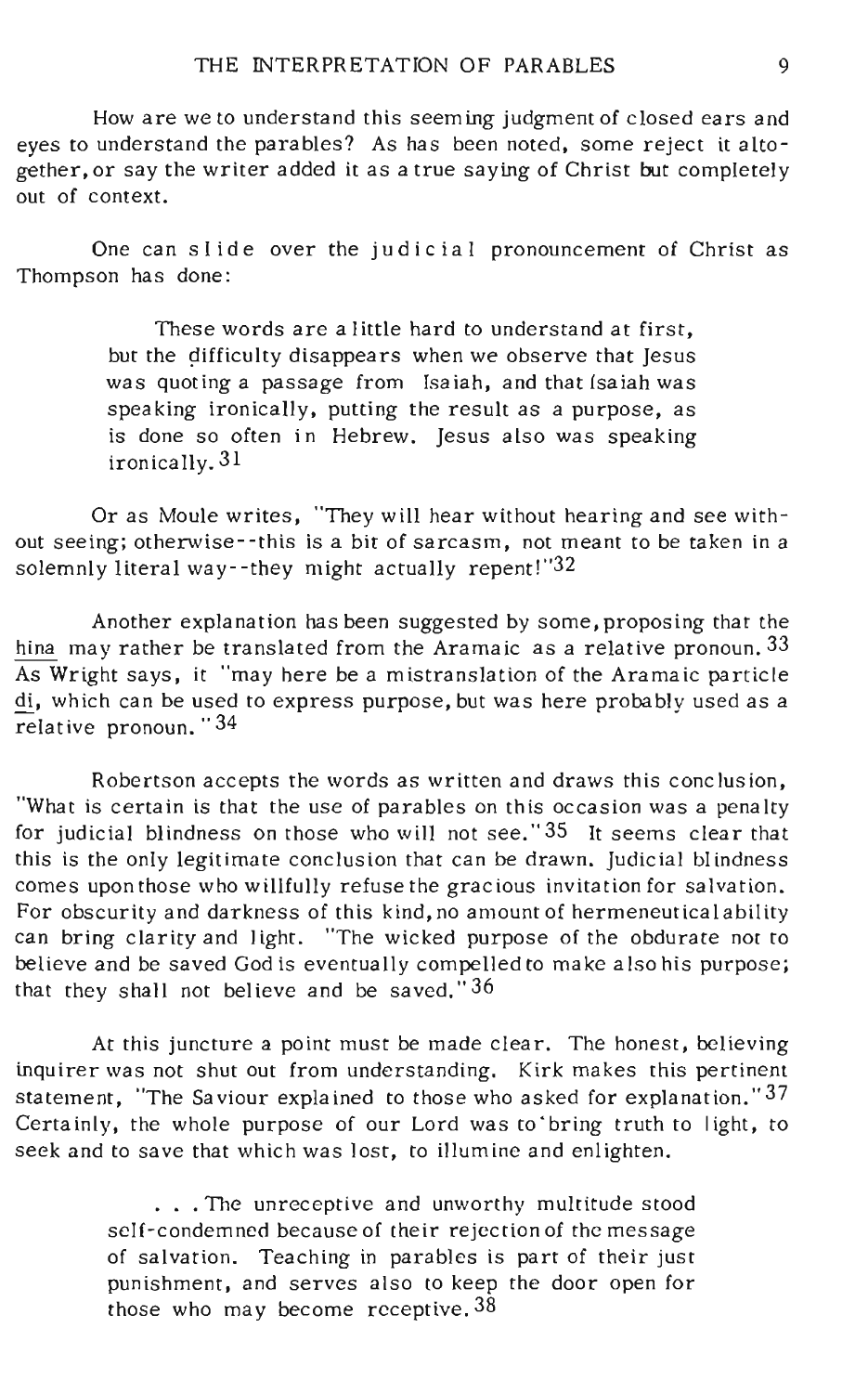The hina clause of Mark and Luke and the hoti clause of Matthew point to judicial blinding. Mark and Luke view purpose and Matthew result. Haas writes, "Mark sees in actual occurrence what Matthew portrays as a result. "39 Jeremias quotes Bower, "In the case of divine decisions" purpose and fulfillment are identical. "40 Notwithstanding differences in statement, the three accounts are in substantial agreement as to the purpose of the parabolic method at that time. Judicial blindness may seem harsh, but:

> If we shrink sensitively from the idea that the' Lord of heaven and earth' reveals to some and hides from others, we are strangely out of sympathy with the feelings of Jesus and of Paul, who found in this idea not only occasion of resignation, but of adoration and joy. ([Matt.] 11:25 f.; Rom. 9:18ff; 11:30-36.)41

It is concluded that often the parables were meant to be examples and illustrations, demonstrating a truth which our Lord was emphasizing to believer or unbeliever. At other times (such as Matthew 13), the parables were a method of veiling the truth from those who would not believe. This was a judicial blinding upon the unbelieving. To those who asked, Christ gave the meaning of the veiled truths.

## THE INTERPRETATION

The interpretation of parables is not an easy task. The multiplicity of interpretations testifies to this. Even those who walked daily with Christ had need of asking of Him the interpretation (Matt. 13:26). The interpretation Christ gave of several will help in understanding others.

It is selt-evident that one's theological persuasion will also bear on his understanding of the meaning. Ramm makes this worthwhile comment:

> In general, the amillennialists and postmillennialists have interpreted certain parables optimistically whereas premillenarians and dispensationalists have interpreted the same parables pessimistically.<sup>42</sup>

He illustrates this by the two bas ic interpretations of the parables of the Mustard Seed and the Leaven (Matt. 13 :31-33).

> The growth of the mustard seed to a tree, and the permeation of the meal by the leaven is taken by the former to be a teaching of the powerful growth and spread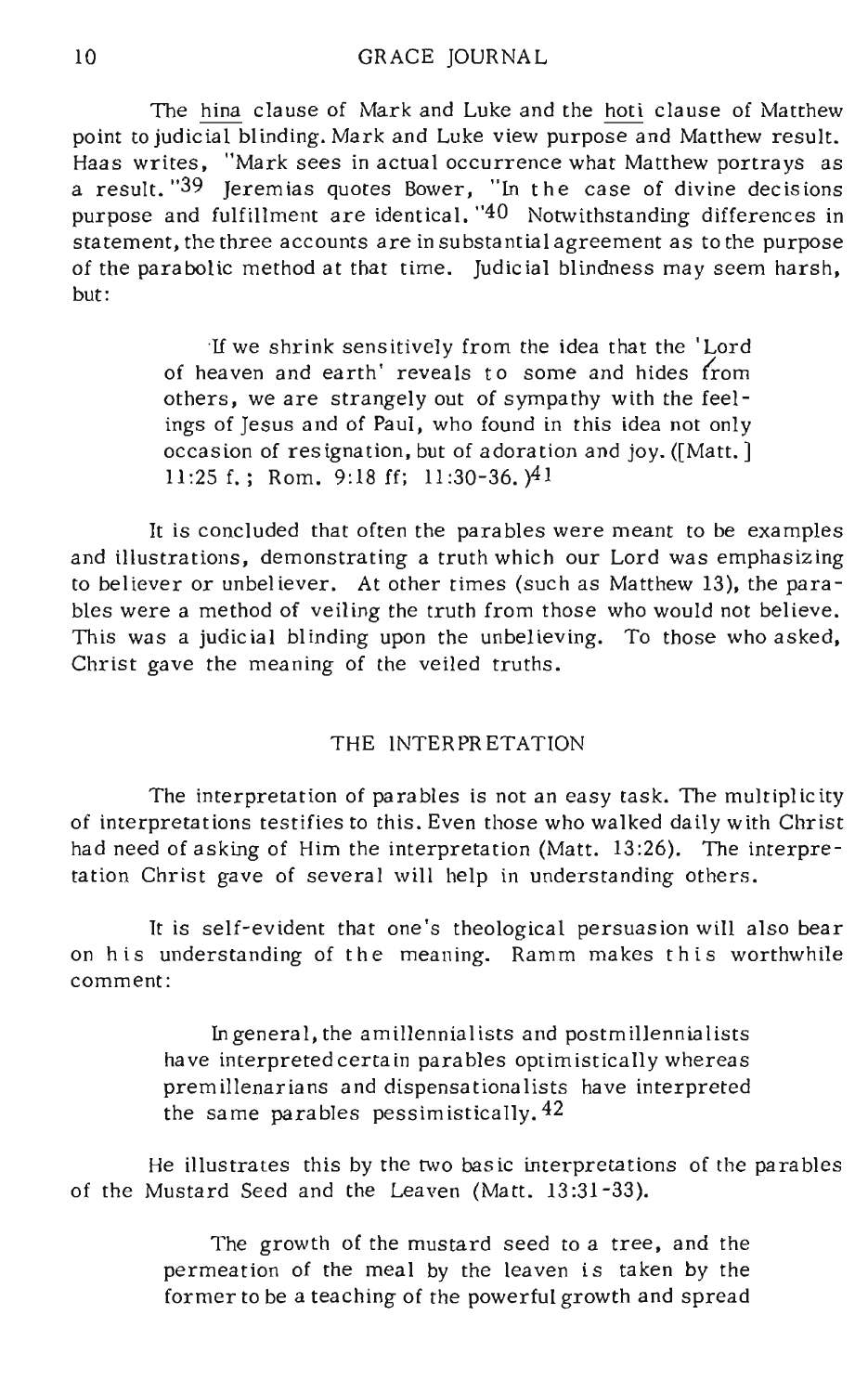of Christianity, and by the latter of the corruption of the professing Church. 43

This points out the need to keep ourselves open to the ministry of the Spirit and compare our findings with the clear teachings of the rest of the Word. Certain principles must be observed.

## Study the Context

This point cannot be stressed too forcefully. The modern critical method is to remove the parable from the setting. The liberals generally agree that the parables are original stories of Christ, re-audienced, reapplied, and generalized by later editors. Jeremias' first two sentences are:

> The student of the parables of Jesus, as they have been transmitted to us in the first three Gospels, may be confident that he stands upon a particularly firm historical foundation. The parables are a fragment of the original rock of tradition. 44

Jesus and His Parables by Murray is quoted by Buttrick:

A recent commentator maintains (and there is sound and reverent scholarship to support the plea) that the parables themselves are more trustworthy guides than their scriptural settings. He quotes Wernle with approval: 'Our delight in the parables rises regularly in the exact degree in which we succeed in liberating ourselves from the interpretations of the Evangelists, and yielding ourselves up to the original force of the parables themselves. '45

So, in their view, the parable is an actual logion of Jesus, but they are quick to say that the setting into which the writer places it was an addition of the primitive church, "Thus the parables, in the earliest days, had two settings -- their original setting in the life of Jesus, and their later one in the life of the early church."  $46$  Therefore, it is clear, the liberal has no room for the setting as contained in the Gospels. Bishop Kennedy in his work on the parables virtually ignores the setting.  $47$ 

The setting is needful, though, if the proper interpretation is to be derived, even as Hope quotes James Denney, "A text without its context is nothing but a pretext. "48 The evangelical scholar will recognize this. Lightfoot is correct in stating, "The background of the parable and the con-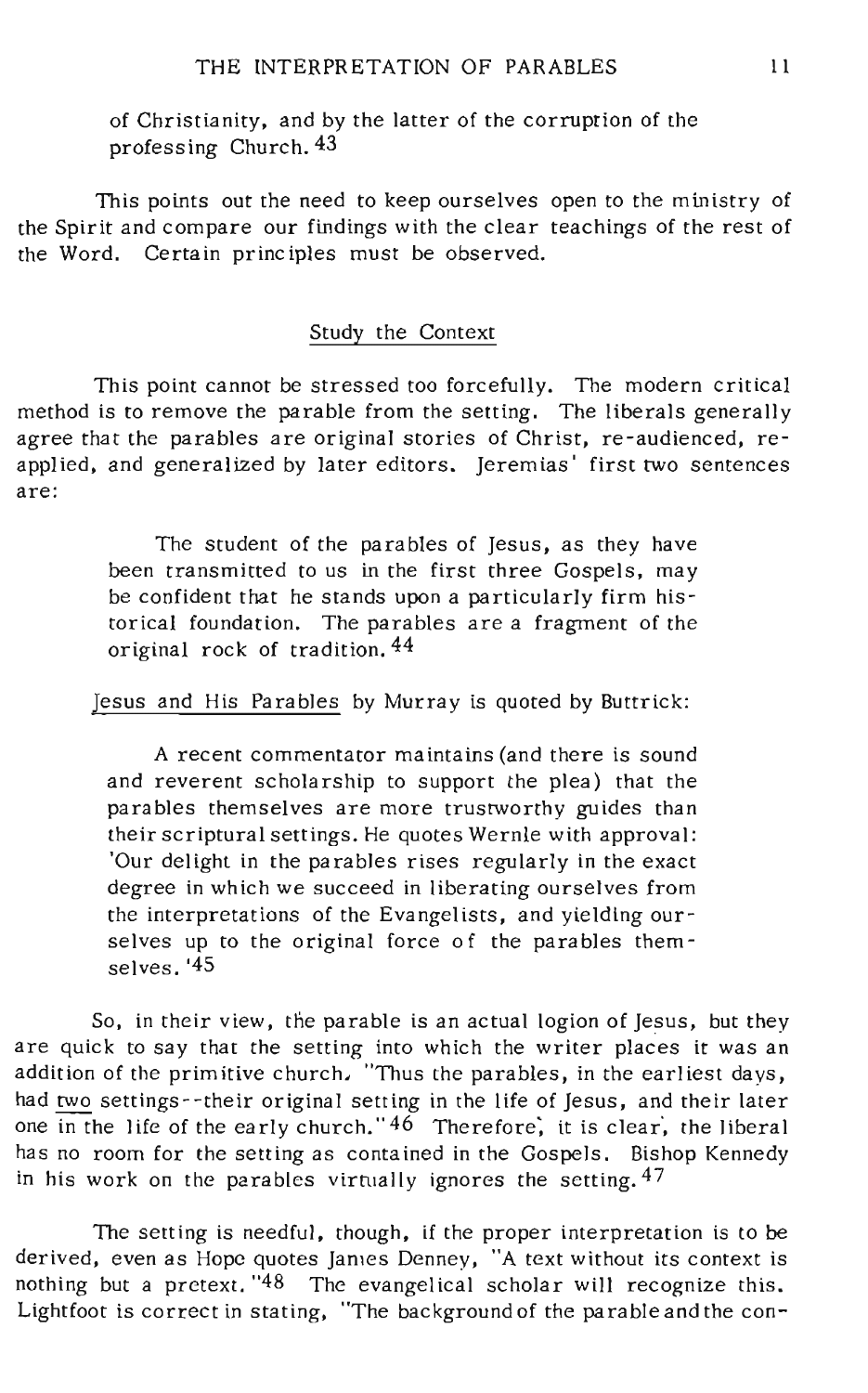text of the passage in which it appears will help immeasurably in understanding it. "49 Another scholar has written:

> ... Perhaps the best way of studying them is not to isolate them from the general history of His ministry for separate consideration, but rather to look at them as parts of a larger whole in connection with the particula r occasions which called them forth. 50

Keys to the interpretation can be found in the context. Often our Lord supplied the interpretation (Matt. 22:14; 25:13). Sometimes it is supplied by the Gospel writer such as the parable of the Unjust Judge (Lk. 18:1). Luke introduces it thus, "And he spake a parable unto them to this end, that men ought always to pray, and not to faint" (v. 1). The Pharisees' murmuring that Jesus ate with sinners brought forth the three parables of Luke 15.

Often the key to the interpretation can be found in the prologue to the parable. The parable of the Pharisee and Publican (Lk. 18:9-14) is introduced by, "And he spake this parable unto certain which trusted in themselves that they were righteous, and despised others" (v. 9). The parable of the Pounds is introduced by Luke in this fashion:

> For the Son of man is come to seek and to save that which was lost. And as they heard these things, he added and spake a parable, because he was nigh to Jerusalem, and because they thought that the kingdom of God should immediately appear (Lk. 19:10, 11).

At other times the epilogue of the parable gives a key to the proper interpretation. After the parable of the Ten Virgins (Matt. 25:1-12), our Lord said, "Watch therefore, for ye know neither the day nor the hour wherein the Son of man cometh" (v. 13). "Make to yourselves friends out of the mammon of unrighteousness; that, when it fails, they may receive you into everlasting habitations" is the conclusion to the parable of the Unjust Steward (Lk. 16:9, Greek).

In some parables, information for interpretation is given in both the epilogue as well as the prologue. The parable of the Unmerciful Servant (Matt. 18:23-34) is introduced by the question of Peter, "Lord, how oft shall my brother sin against me, and I forgive him?" (v. 21). Christ told him, "Until seventy times seven" (v. 22). This was followed by the parable. The conclusion to the parable is, "So likewise shall my heavenly Father do also unto you, if ye from your hearts forgive not everyone his brother their trespasses" (v. 35).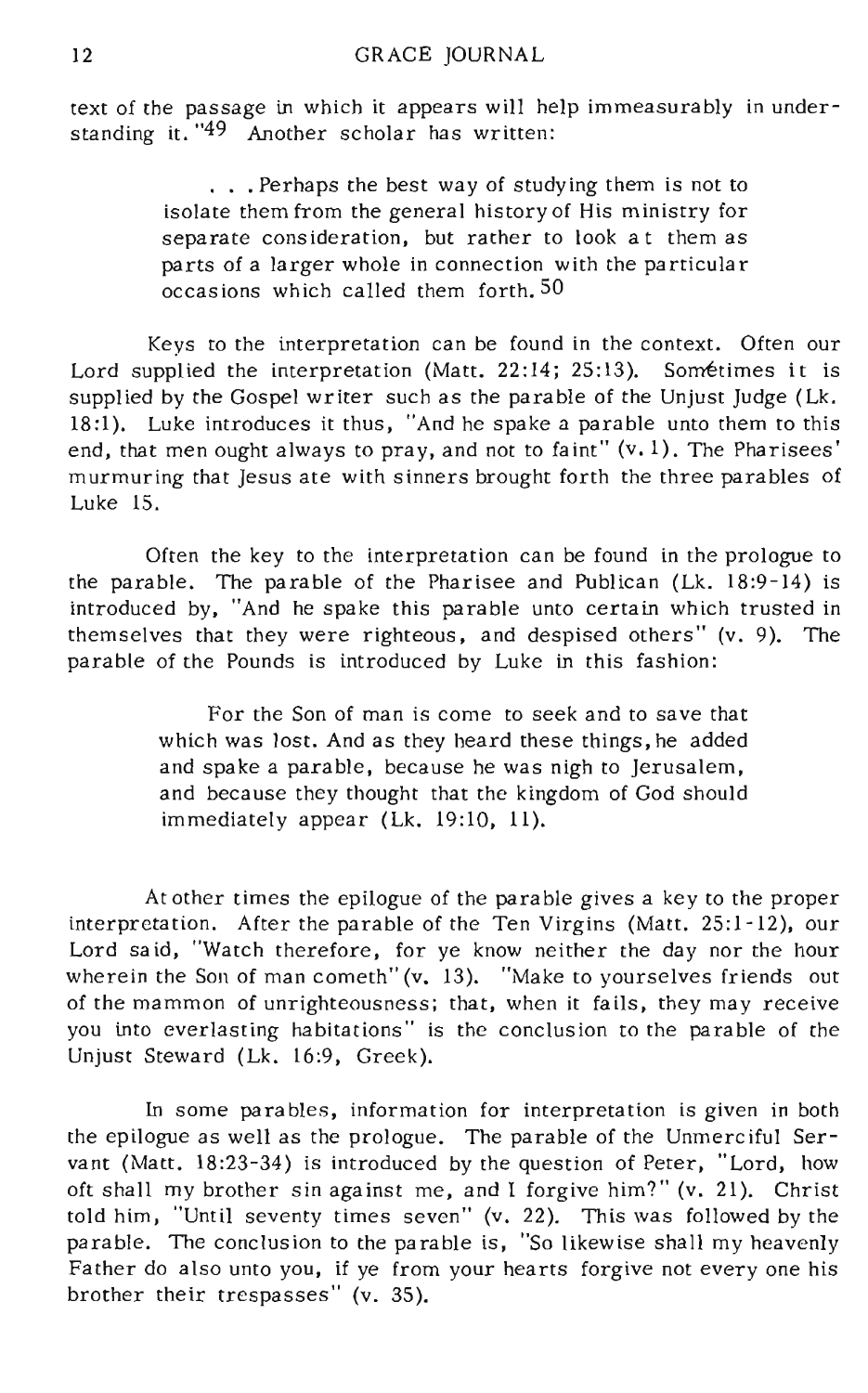The context of the parable of the Rich Fool (Lk. 12:16-20) is a further illustration. It was given in response to a man asking Christ to arbitrate the dividing of an inheritance between two feuding brothers (v.14). Christ asked the man, "Who made me a judge or a divider over you?" (v. 14); then he said to those around, "Take heed, and beware of covetousness: for a man's life consisteth not in the abundance of the things which he possesseth" (v. 15). This was followed by the parable to illustrate this truth. Our Lord's conclusion was, "So is he that layeth up treasure for himself, and is not rich toward God" (v. 21).

Dodd has well written:

The task of the interpreter of the parables is to find out, if he can, the setting of the parable in the situation contemplated by the Gospels, and hence the application which would suggest itself to one who stood in that situation. 51

#### Learn and Understand the Story

An understanding of life in Palestine is essential to an understanding of many of the parables. Christ told stories which were common to the people of the day. "Most of the stories involve customs, conditions, and ideas peculiar to the Jews of Palestine in Jesus' time and therefore require explanation before an American reader fully understands them."<sup>52</sup> Jesus lived among the Jewish people and most of the parables were drawn from the natural setting of the poor Jewish peasant. Customs of possession and transference of property are involved in the story of the Prodigal Son (Lk. 15:11-32). The size of the mustard herb (Matt. 13:31.32) must be learned, not from the mustard plant of the California and Arizona hillsides, but from the mustard plant growing in Palestine. The relative value of talents and pence must be known to appreciate the lesson of forgiveness taught by the parable of the Unmerciful Servant (Matt. 18:23-34). The common practice of broadcasting grain should be familiar to understand the parable of the Sower (Matt. 13:3-8). The parable of the Tares is incomprehensible without an acquaintance with darnel (Matt. 13:24-30).

Ramm has written:

Studies in the local color of the parables have turned up a rich store of information and one is tempted to say that one should never preach again on any parable until he has made himself familiar with this material. 53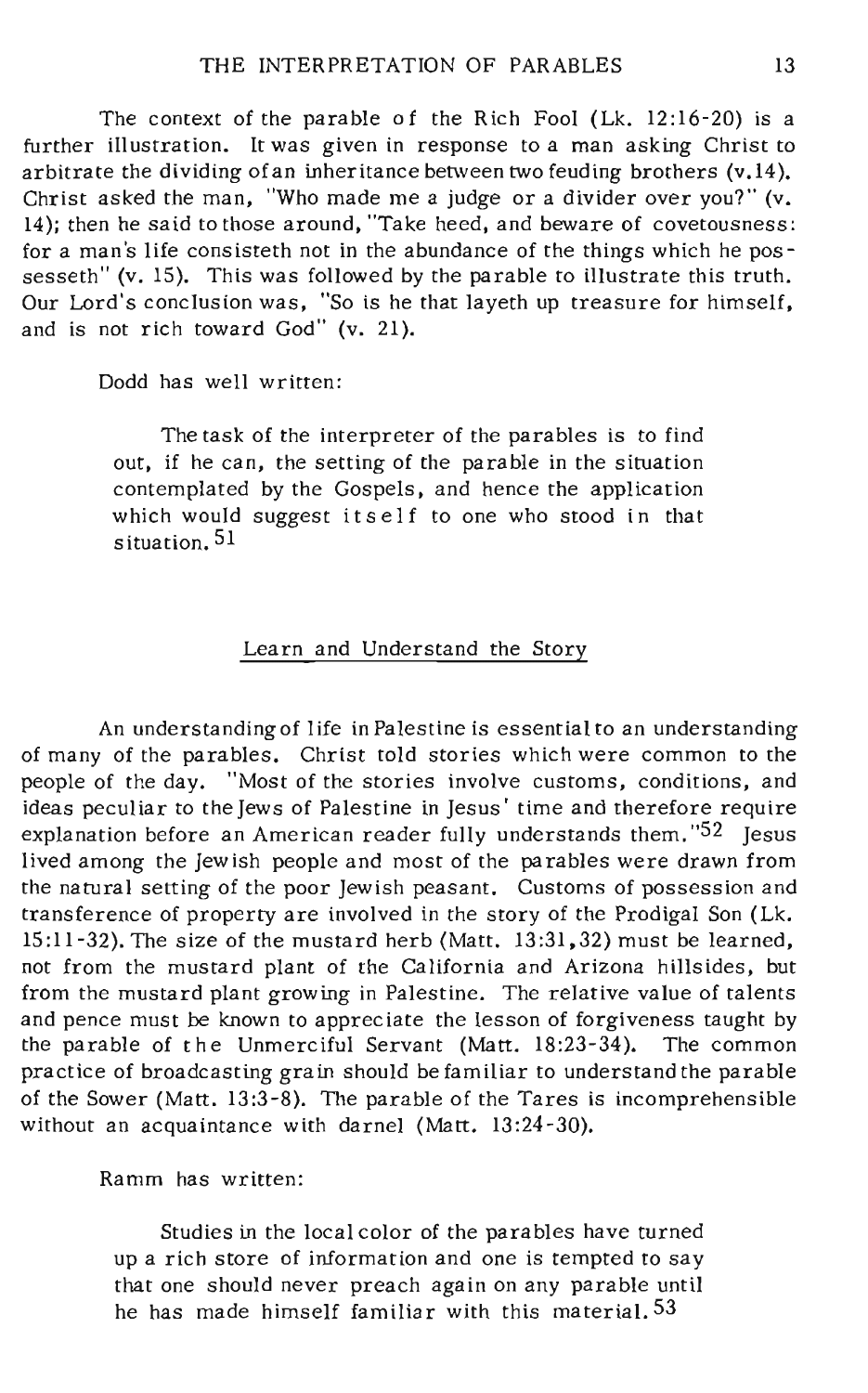#### Recognize the Christological Nature of the Parables

The central theme of the teaching of Christ was the Kingdom of God. The parables were used to illustrate some of the great truths concerning the kingdom. Hope writes:

> For a proper understanding of the parables of Jesus it must always be borne in mind that all of them deal with one great subject. and one great subject only, namely, the Kingdom of God. 54

It is commonly agreed that they are all illustrations of Christ and His mission. Without an understanding of Christ and His mission, the interpretation of the parables is imposs ible. Bruce divides the parables into three groups: 1) the didactic parables (e.g. parables of the Sower, the Tares, the Mustard Seed) which relate in a general way to teachings concerning the Kingdom of God; 2) the evangelic parables (e. g. parables of the Lost Sheep, the Lost Son, the Great Supper) which deal with Christ's love for the sinful; and 3) the prophetic or judicial parables (e.g. parables such as the Ten Virgins and the Wicked Husbandman). 55

Even the critic recognizes the kingdom nature of the parables though he interprets them as realized eschatology. The evangelical realizes the two-fold nature of the kingdom. In one sense it is present (cf. Matt. 13), and in another sense it is yet future in fulfillment (the Ten Virgins, the Talents). Proper interpretation demands that we "keep in mind the centrality of the reign of God in all that Jesus said and did. "56

#### Determine the Central Point of the Parable

With but few exceptions the stories of Christ were parables, not allegories. 57 A true parable has but one main point. Christ spoke a parable to drive home the truth He was endeavoring to teach. Dodd calls this "the most important prine iple of interpretation." 58 He continues, "The typical parable, whether it be a simple metaphor, or a more elaborate similitude, or a full length story, presents one single point of comparison." 59 A parable might be likened to a wheel, the central point is the hub, and all the spokes point to the hub. If the hub is off center, the wheel will not perform and function properly.

Some have seen in the parable of the Prodigal Son two main points; the joy of the Father over the return of a penitent, and a rebuke to those not accepting a sinner returning from the error of his way. These two ideas can be brought together when it is recognized that the thrust of the parable is the joy which should be expressed when a wayward one returns to God.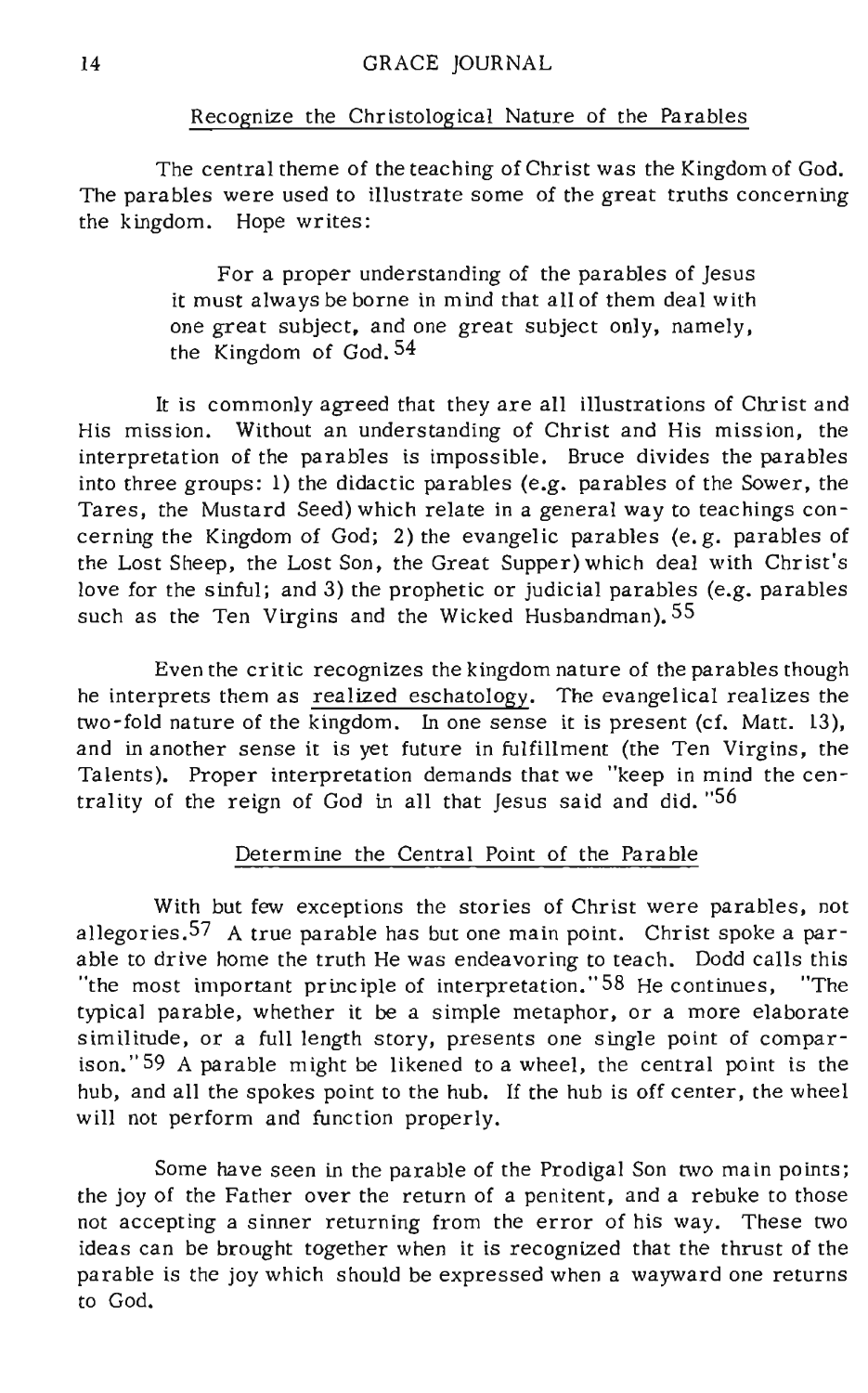Even in the Parable of the Sower, the emphasis is on the soil, not the sower.

> The four-fold division represents but one truth, viz., Other things being equal, the growth and fruitfulness of  $\overline{\text{seeds}}$  will be determined by the nature of the soil upon which they are cast.  $60$

## Understand the Details

Recognizing the importance of the one central point, the next thing is to understand the various details of the parable. The parabolic method is not expos itory but topical and parables must be treated in that fashion. The topical method "looks first of all to find the central thought which the parable was designed to embody, and it treats every detail with reference to its bearing upon this thought. "61 Trench gives this advice:

> The expositor must proceed on the presumption that there is import in every single point, and only desist from seeking it when either it does not result without forcing, or when we can clearly show that this or that circumstance was merely added for the sake of giving intuitiveness to the narrative. 62

He also writes:

It will much help us in the matter of determining what is essential and what is not, if, before we attempt to explain the parts we obtain a firm grasp of the central truth which the parable would set forth, and distinguish it in the mind as sharply and accurately as we can from all cognate truths which border upon it; for only seen from that middle point will the different parts appear in their true light. 63

The details are included for a purpose, either they have a definite role in the interpretation or "... they simply belong to the story as a true transcript of life.  $64$  Plummer makes this observation concerning the parable of the Unjust Steward (Lk. 16:1-9), "The difficulty and consequent diversity of interpretation are for the most part the result of mistaken attempts to make the details of the parables mean something definite." 65

Augustine is a notable example of one who endeavored to make the parables "walk on all four." One illustration is sufficient to see his method. In the parable of the Great Supper (Lk. 14:16-24), he interprets the five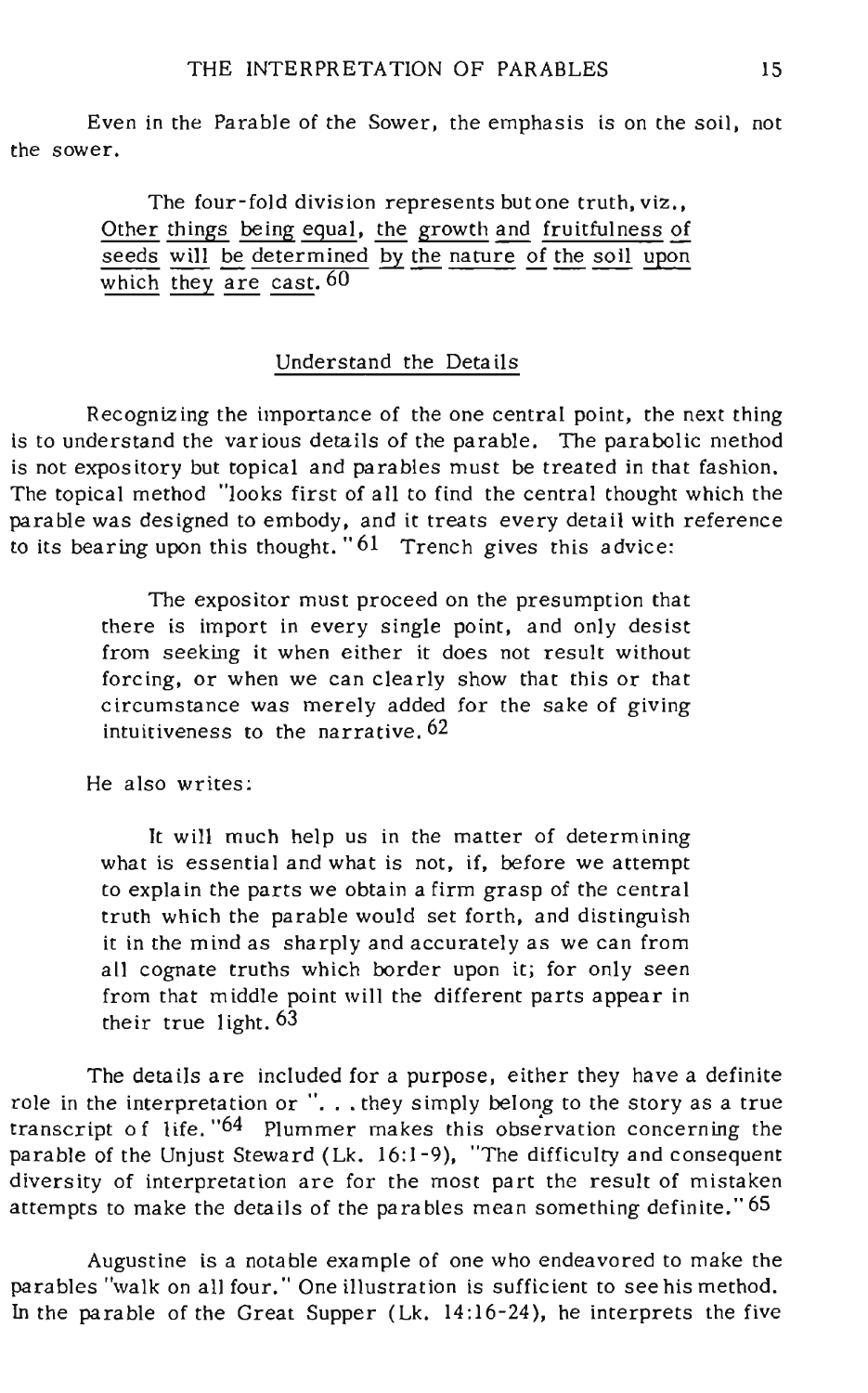yoke of oxen (v. 19) to be the five senses; seeing, hearing, smelling, tasting, and touching. They are in pairs; two eyes, two ears, two nostrils, the tongue and the palate, and the inner and outer touch. These senses are double; the eyes see light and darkness, the ears hear harsh and musical sounds, the nose smells sweet and offensive odors, the mouth tastes bitter and sweet, and the touch feels smooth and rough. 66

Against this extreme view is Chrysostom. He taught that the parable had only one central meaning and they were not to be allegorized. In dealing with Matthew 13:34, 35, he writes, "And, as I am always saying, the parables must not be explained throughout word for word, since many absurdities will follow. "67

Thus, in the history of interpretations there have been these two extremes. **It** caused Trench to write:

> There are those who expect to trace only the most general correspondence between the sign and the thing signified; while others aim at running out the interpretation into the minutest detail; with those who occupy every intermediate stage between the two extremes. 68

Often it is difficult to determine which is to be interpreted and which is not. Christ gave the interpretation of the parable of the Tares (Matt. 13 :24-30, 37-43) and this may be of help at this point. Note that Christ interpreted for the disciples the meaning of the tares, the sower, the field, the good seed, the enemy, the harvest, the reapers; but, at the same time He does not interpret the meaning of the men who slept, the meaning of sleep, the springing up of the wheat, the yielding of fruit, or the servants.

After dealing with the parables of the Sower and the Tares, Terry concludes:

> From the above examples we may derive the general principles which are to be observed in the interpretation of parables. No specific rules can be formed that will apply to every case, and show what parts of a parable are des igned to be significant, and what parts are mere drapery and form. Sound sense and delicate discrimination are to be cultivated and matured by a protracted study of all the parables, and by careful collation and comparison. 69

Thus it is observed that the parts of the parable often play an important role in interpretation, on the other hand they may be given just to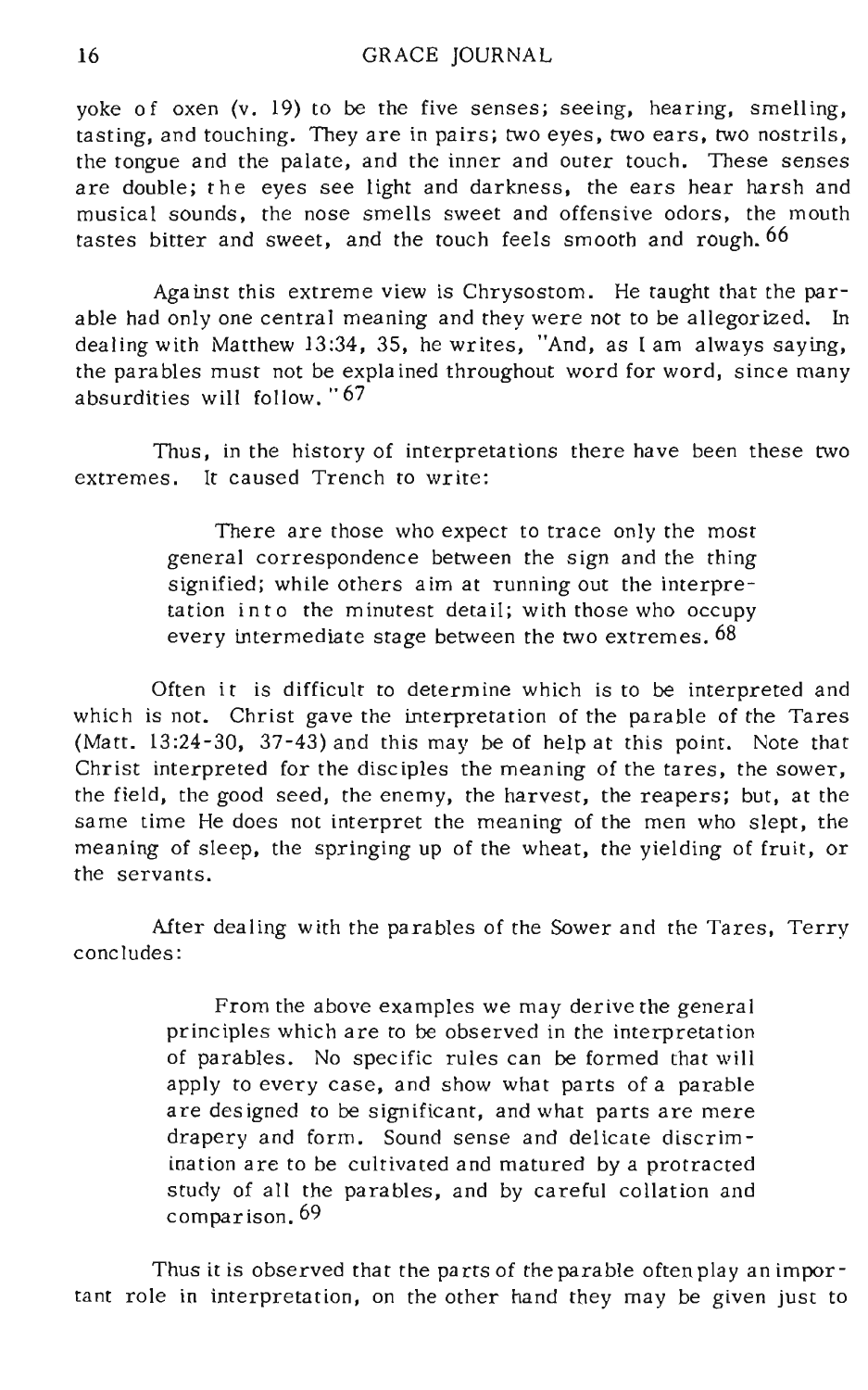streamline the story. The interpreter must determine the importance of every part.

### Certain Warnings

In brief, a few dangers in interpretation should be mentioned. The parables contain much which is doctrinal, and these doctrinal teachings are not to be taken lightly. Ramm has written:

> Parables do teach doctrine, and the claim that they may not be used at all in doctrinal writing is improper. But in gleaning our doctrine from the parables we must be strict in our interpretation;we must check our results with the plain, evident teaching of our Lord, and with the rest of the New Testament. 70

Parables should not be cons idered primary sources of doctrine. Doctrine may be illustrated and confirmed by parables, but one must be careful to check the interpretation with the whole body of inspired Scripture.

As a further warning, it is needful to be aware that parables are comparisons and illustrations. Every comparison must halt somewhere. The interpreter is to use the parable as an illustration and he must be careful not to interpret it further than the intent of the Lord.

Finally, Christ made it quite clear, many parables cannot be understood by the natural man. These can only be understood by the one who is led by the Spirit (I Cor. 2:9-16). There is a blinding over the hearts of those who willfully refuse the message of our Lord.

#### DOCUMENTA TION

- I. Edward A. Armstrong, The Gospel Parables (London: Hodder and Stoughton, 1967), p. II.
- 2. Bernard Ramm, Protestant Biblical Interpretation (Boston: W. A. Wilde, 1956), p. 255.
- 3. Ibid.
- 4. George H. Hubbard, The Teachings of Jesus in Parables (Boston: The Pilgrim Press, 1907), p. xv.
- 5. This listing is given by Howard Cleveland, "Parable," The Zondervan Pictorial Bible Dictionary (Grand Rapids: Zondervan Publishing House, 1963), p. 621.
- 6. William F.Arndt and F. Wilbur Gingrich, A Greek-English Lexicon of the New Testament (Chicago: The University Press, 1957), p. 617.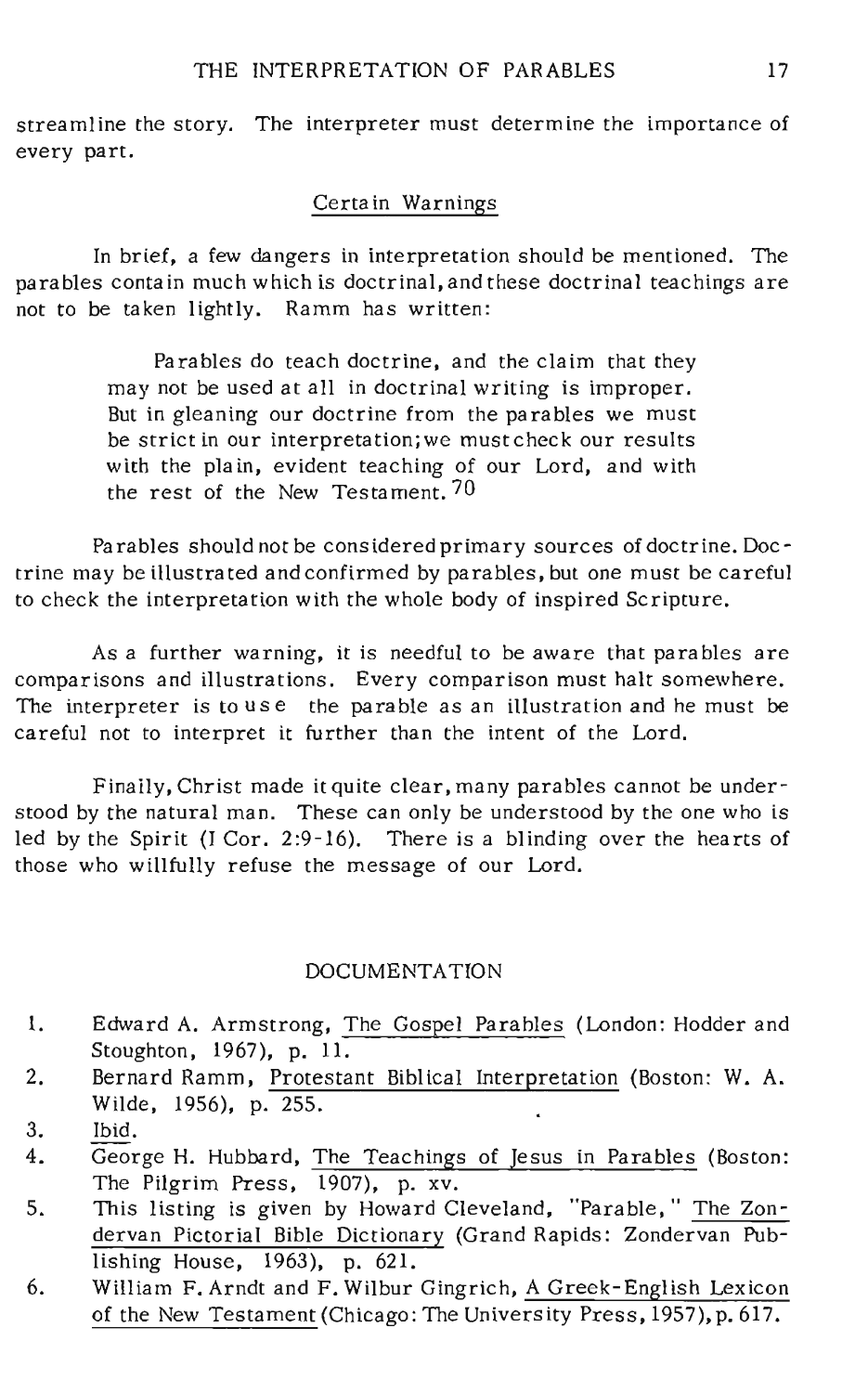## 18 GRACE JOURNAL

- 7. W. J. Moulton, "Parable," Dictionary of Christ and the Gospels (N. Y.: Charles Scribner's Sons, 1912), II, 313.
- 8. Ibid.
- 9. A. B. Bruce, Parabolic Teaching of Christ (London: Hodder, n. d. ), pp. xi, xii.
- 10. R. C. Trench, Notes on the Parables of our Lord (N. Y.: Fleming H. Revell Company, n.d.), pp. v. vi.
- 11. Hillyer H. Straton, A Guide to the Parables of Jesus (Grand Rapids: Wm. B. Eerdmans Publishing Company, 1960), p. 14.
- 12. B. T. D. Smith, The Parables of the Synoptic Gospels (Cambridge: University Press, 1937), pp. 17, 18.
- 13. Straton, p. 15.
- 14. Milton S. Terry, Biblical Hermeneutics (N. Y.: Eaton and Mains, 1890), p. 189.
- 15. R. C. H. Lenski, The Interpretation of St. Luke's Gospel (Columbus: The Wartburg Press, 1946), pp. 984, 5.
- 16. An interesting change takes place in this parable. From the question "Who is my neighbor?" Christ turns it about to "Who acted as a neighbor?" This is a most interesting switch.
- 17. Norval Geldenhuys, Commentary on the Gospel of Luke (Grand Rapids: Wm. B. Eerdmans Publishing Co., 1954), p. 312.
- 18. C. F. D. Maule, The Gospel According to Mark (Cambridge: The University Press, 1965), p. 36.
- 19. A. M. Hunter, "Interpreting Parables," Interpretation, 14:1 (January, 1960), p. 74.
- 20. A. B. Bruce, The Synoptic Gospels, in The Expositor's Greek Testament, vol. I (Grand Rapids: Wm. B. Eerdmans Publishing Company, n. d.), p. 517.
- 21. A. B. Bruce, The Parabolic Teaching of Christ, pp. 20, 21.
- 22. Some have suggested that the parable of the Sower was the first parable of Christ. However, A. T. Robertson, Wm. Stevens and Burton, and C. Roney, in their harmonies, give it as the second parable, with the parable of the Two Debtors (Lk. 7:41-43)as the first one.
- 23. Charles C. Torrey, Documents of the Primitive Church (N. Y.: Harper and Brothers, 1941), p. 67.
- 24. C. H. Dodd, The Parables of the Kingdom (N.Y.: Charles Scribner's Sons, 1961), p. 4.
- 25. Ibid.
- 26. Edward Armstrong, The Gospel Parables (London: Hodder and Stoughton, 1967), p. 22.
- 27. Joachim Jeremias, The Parables of Jesus (London: SCM Press, 1955), p. 12.
- 28. Friedrich Hauck, "Parabole," Theological Dictionary of the New Testament, vol. V (Grand Rapids: Wm. B. Eerdmans Publishing Company, 1967), p. 758.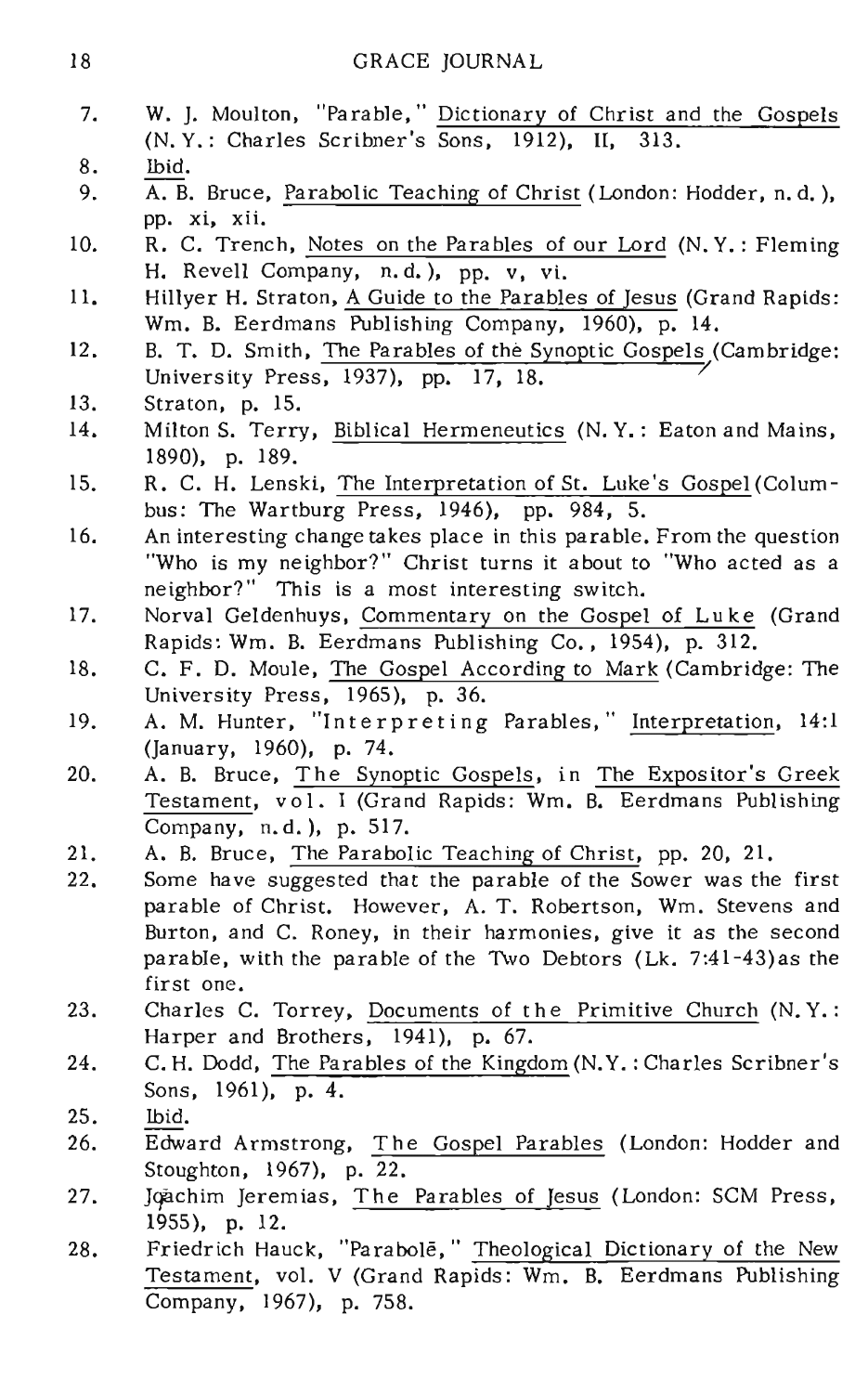- 29. Hunter, pp. 73, 4.
- 30. Hauck, p. 757.
- 31. Ernest Thompson, The Gospel According to Mark and Its Meaning for Today (Richmond: John Knox Press, 1962), p. 86.
- $32.$   $\overline{C. F. D.}$  Moule, The Gospel According to Mark (Cambridge: University Press, 1965), p. 35.
- 33. Sherman Johnson, The Gospel According to St. Mark (N. Y. : Harper and Brothers, 1960), p. 90.
- 34. Francis Beare, The Earliest Records of Jesus (N. Y.: Abingdon Press, 1962), p. 111.
- 35. A. T. Robertson, Word Pictures in the New Testament (N. Y.: Richard R. Smith, 1930), I, p. 286.
- 36. R. C. H. Lenski, The Interpretation of St. Mark's Gospel (Columbus: The Wartburg Press, 1946), p. 169,
- 37. Edward Kirk, Lectures on the Parables of Our Savior (N. Y. : R. Craighead, 1857), p. 14.
- 38. W. J. Moulton, p. 315.<br>39. Iohn Haas. Gospel Acco:
- John Haas, Gospel According to Mark, in The Lutheran Commentary (N. Y.: The Christian Literature Co., 1895), pp. 72, 3.
- 40. Jeremias, p. 14.
- 41. John A. Broadus, Commentary on the Gospel of Matthew (Valley Forge: The American Baptist Publication Society, 1886), p. 288.
- 42. Ramm, p. 263.
- 43. Ibid., pp. 263, 4.<br>44. **Ieremias.** p. 9.
- 44. Jeremias, p. 9.<br>45. George A. Buttr
- George A. Buttrick, The Parables of Jesus (Garden City, N.Y.: Doubleday, Doran and Company, 1928), p. xxiv.
- 46. Hunter, p. 76.<br>47. Gerald Kennedy
- 47. Gerald Kennedy, The Parables (N.Y.: Harper and Brothers, 1960).<br>48. Norman Hone, "Bases for Understanding." Interpretation, 6:3
- Norman Hope, "Bases for Understanding," Interpretation, 6:3 (July, 1952), p. 306.
- 49. Neil Lightfoot, Lessons from the Parables (Grand Rapids: Baker Book House, 1965), p. 16.
- 50. Bruce, The Parabolic Teaching of Christ, p. 1.<br>51. Dodd. p. 14.
- 51. Dodd, p. 14.<br>52. Elbert Russell
- Elbert Russell, The Parables of Jesus (N. Y.: Young Women's Christian Associations, 1912), p. 10.
- 53. Ramm, p. 260.<br>54. Hope, p. 303.
- 54. Hope, p. 303.<br>55. Bruce. The Pa
- 55. Bruce, The Parabolic Teaching of Christ, pp. 8, 9.<br>56. A. Berkeley Mickelsen, Interpreting the Bible (Grand H
- 56. A. Berkeley Mickelsen, Interpreting the Bible (Grand Rapids: Wm. B. Eerdmans Publish'ing Company, 1966), p. 229.
- 57. It has been argued that the story of the Wicked Husbandmen (Matt. 21:33-45) is an allegory.
- 58. Dodd, p. 7.
- Ibid.